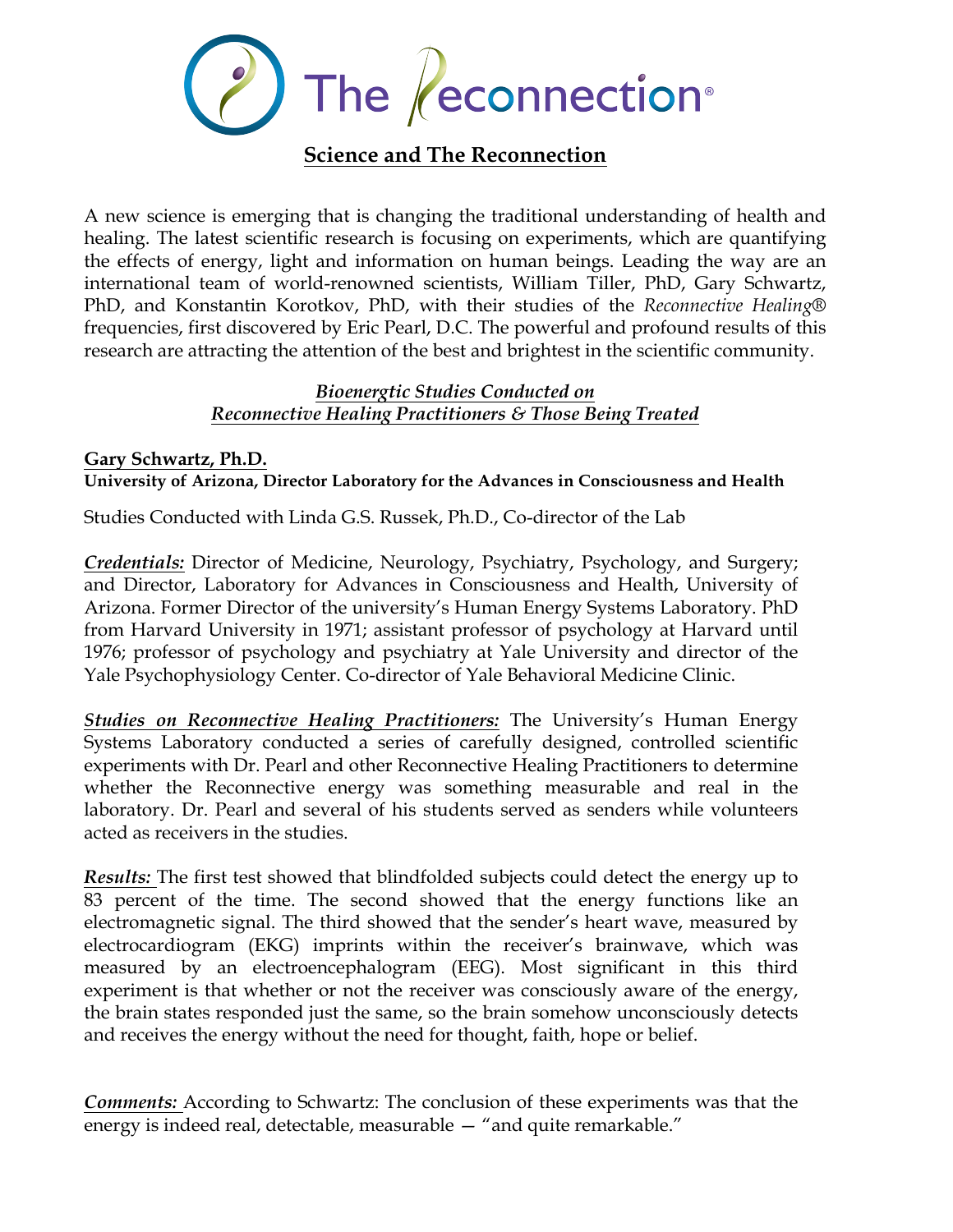

#### **Gary Schwartz, Ph.D. University of Arizona, Director Laboratory for the Advances in Consciousness and Health**

Studies Conducted with Drs. Melinda Connor and Ann Baldwin, Laboratory for Advances in Consciousness and Health at the University of Arizona.

*Credentials:* Director of Medicine, Neurology, Psychiatry, Psychology, and Surgery; and Director, Laboratory for Advances in Consciousness and Health, University of Arizona. Former Director of the university's Human Energy Systems Laboratory. PhD from Harvard University in 1971; assistant professor of psychology at Harvard until 1976; professor of psychology and psychiatry at Yale University and director of the Yale Psychophysiology Center. Co-director of Yale Behavioral Medicine Clinic.

*Studies on People Who Attended Reconnective Healing Seminars:* Dr. Schwartz and his colleagues conducted their "baseline energy healing" studies both at Dr. Schwarz's lab at the University of Arizona. These studies measured people's abilities to work with, feel, transmit and receive light and other electromagnetic frequencies before and after they attended the seminar.

*Results:* What they found was dramatic. Of the more than 100+ people who participated in the study, *all* walked out with permanently expanded and new electromagnetic abilities following the Reconnective Healing seminar, whether they had never studied healing or if they were already masters/teachers of the various other energy healing techniques known today. They all increased to dramatic new levels.

#### **Ann Linda Baldwin, Ph.D. and Gary Schwartz, Ph.D.**

 $\overline{\phantom{a}}$ 

\_\_\_\_\_\_\_\_

**University of Arizona, Laboratory for the Advances in Consciousness and Health, Department of Psychology & Department of Physiology, College of Medicine**

*Credentials:* **Ann Linda Baldwin:** Professor of Physiology and Psychology at the University of Arizona. Holds a Bachelors degree in Physics from University of Bristol, UK, a Masters degree in Radiation Physics from University of London, UK and a PhD in Physiology from Imperial College, University of London.

**Gary Schwartz:** Director of Medicine, Neurology, Psychiatry, Psychology, and Surgery; and Director, Laboratory for Advances in Consciousness and Health, University of Arizona. Former Director of the university's Human Energy Systems Laboratory. PhD from Harvard University in 1971;assistant professor of psychology at Harvard until 1976; professor of psychology and psychiatry at Yale University and director of the Yale Psychophysiology Center. Co-director of Yale Behavioral Medicine Clinic.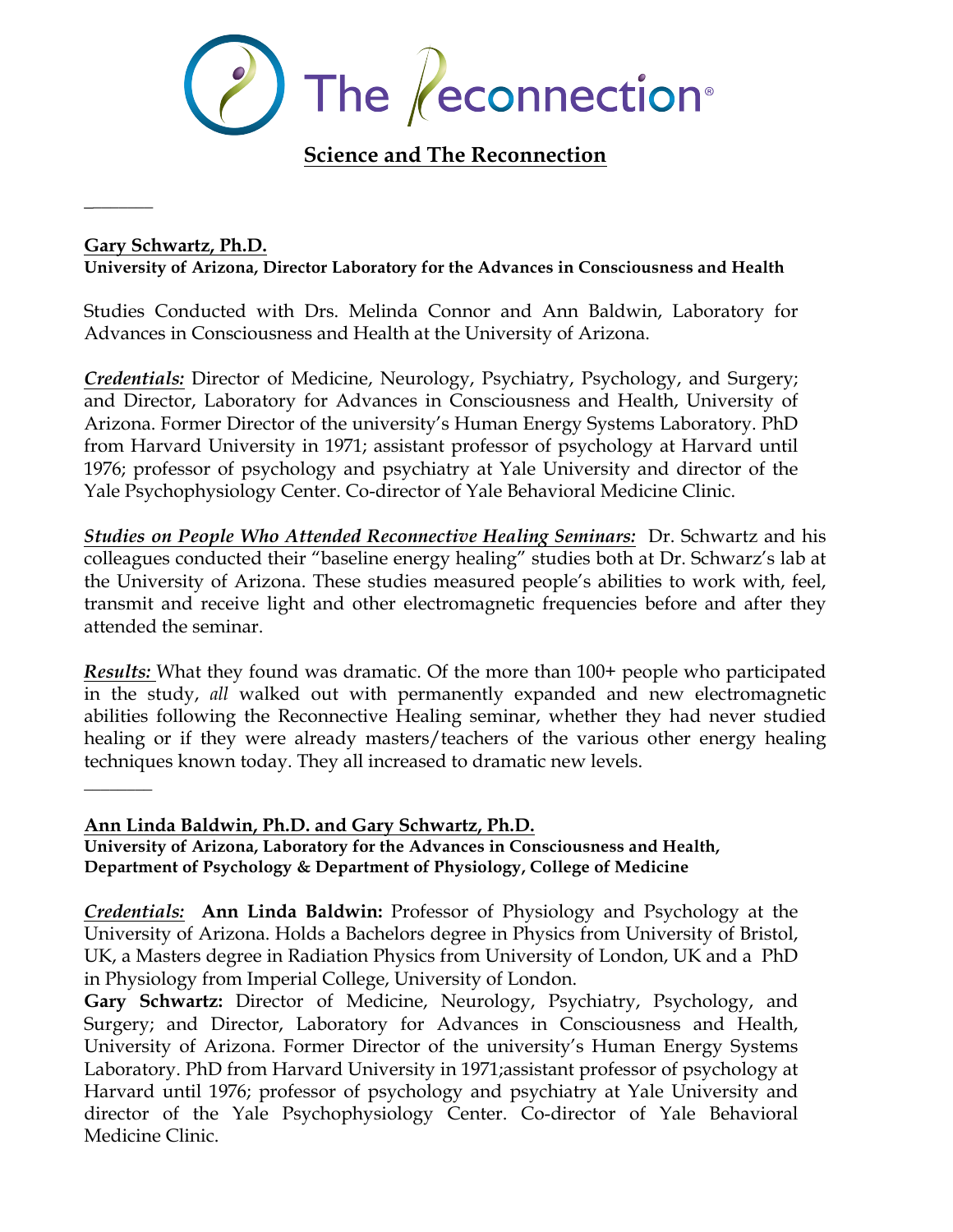

*Study:* The study set out to determine if one 10-minute treatment of Reconnective Healing could increase the range of motion and arm elevation of those people with medically-diagnosed "frozen shoulder" or other range-limiting conditions. This was measured against a control group and physical therapy, as well as others.

*Results:* The study showed that a 10-minute session of Reconnective Healing significantly improved range of motion by an average of 26 degrees in people with restricted shoulder mobility. *The degree of improvement was significantly greater than that produced by physical therapy*. Reconnective Healing also significantly reduced the pain reported by participants as they regained the ability to raise their arms.

**Konstantin Korotkov, PhD**

 $\overline{\phantom{a}}$ 

#### **Deputy Director of Saint-Petersburg Federal Research Institute of Physical Culture**

*Credentials:* Deputy Director of Saint-Petersburg Federal Research Institute of Physical Culture. Professor of Computer Science and Biophysics at Saint-Petersburg Federal University of Informational Technologies, Mechanics and Optics. Professor of Research in Saint Petersburg Academy of Physical Culture. President of the International Union for Medical and Applied Bioelectrography. Member of the Editorial Board: J*ournal of Alternative and Complementary Medicine* and *Journal of Science of Healing Outcomes*

*Study:* The study was designed to register the changes that occur in people who receive Reconnective Healing. In June 2010, two Reconnective Healing instructors facilitated five volunteers. The energy emissions from fingertips of the volunteers were captured and measured with Korotkov's Electrophonic Imaging Camera (EPC), before and after the treatment. This study was conducted at The International Society for the Study of Subtle Energies and Energy Medicine (ISSSEEM) and is the subject of a peer reviewed, published research journal article.

*Results:* An increase in energy was recorded by all five people, with three in particular showing significant changes. Measurements also demonstrated reductions in "entropy," denoting significant harmonization of the patients' condition.

#### **Konstantin Korotkov, PhD**

 $\overline{\phantom{a}}$ 

**Deputy Director of Saint-Petersburg Federal Research Institute of Physical Culture**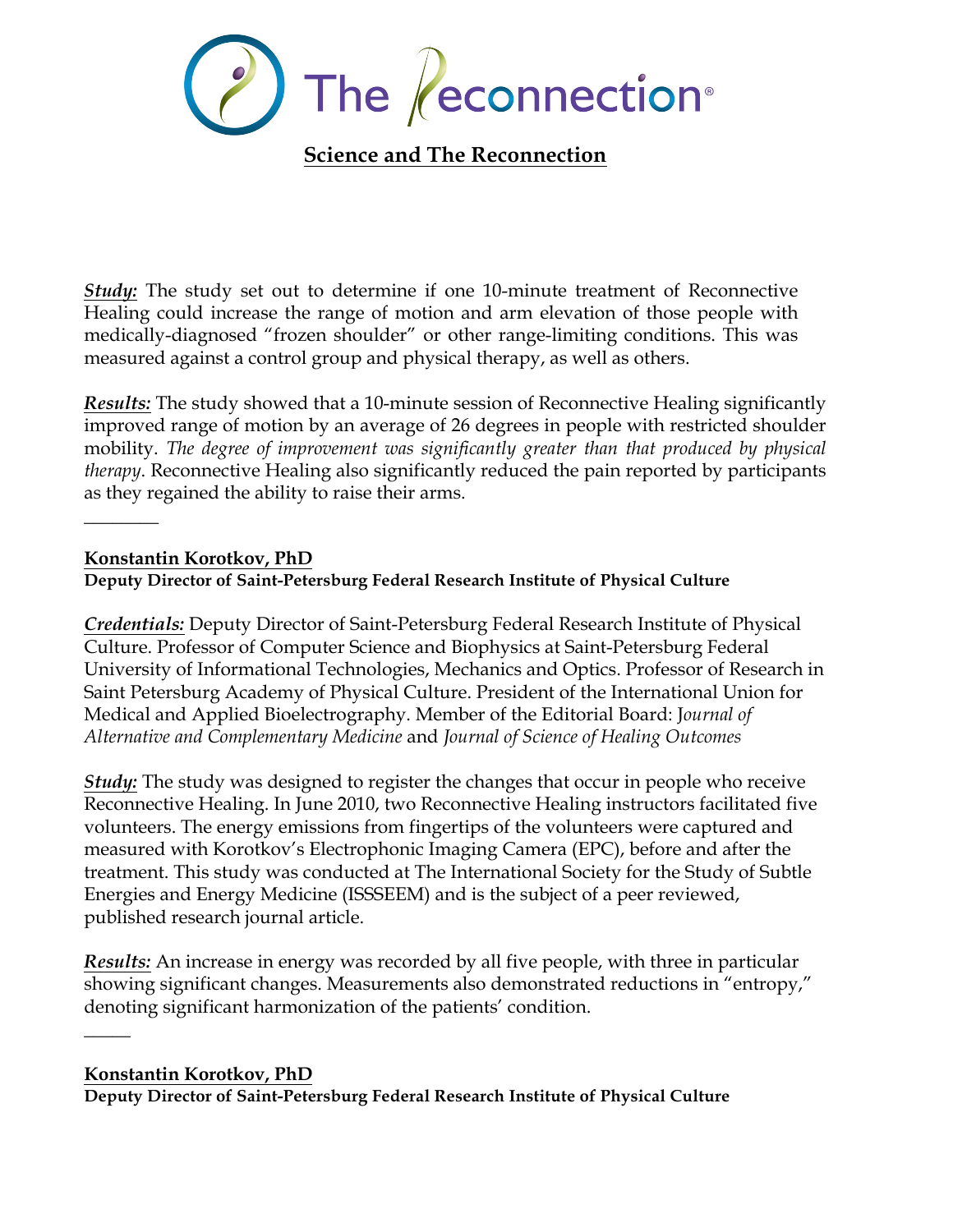

*Credentials:* Deputy Director of Saint-Petersburg Federal Research Institute of Physical Culture. Professor of Computer Science and Biophysics at Saint-Petersburg Federal University of Informational Technologies, Mechanics and Optics. Professor of Research in Saint Petersburg Academy of Physical Culture. President of the International Union for Medical and Applied Bioelectrography. Member of the Editorial Board: J*ournal of Alternative and Complementary Medicine* and *Journal of Science of Healing Outcomes*

*Study:* Reconnective Healing was taught to a group of doctors, researchers, therapists and Olympic athletes in Russia. The design of the study provided the test subjects with merely six hours of teaching and interaction with the Reconnective Healing frequencies over the course of two days. Each of the participants was measured before, during and after the experiment, with various testing methodologies, including the use of the EPC device, which measures the bio-energy fields around a person's body.

*Results:* The effects of the Reconnective Healing on the athletes and their energy levels were "hugely significant," according to Korotkov. Each of the athletes and test subjects experienced a significant boost in their energy levels, with an average increase of 22% or more. The athletes reported that they could clearly feel the frequencies and the benefits they were experiencing in their bodies. One athlete with a recently broken leg injury, who walked only with difficulty and on crutches, was able--after the two session experiment- to get off the table and walk on his own with little pain. His doctor, who was present during the experiment, re-x-rayed the athlete the next day and was stunned to see that the sever bone break had somehow now become a slight sprain.

*Comments:* Dr. Korotkov said, "The results were very, very strong and very, very different" than anything else he had seen in his extensive bio-energetic research.

### **Konstantin Korotkov, PhD Deputy Director of Saint-Petersburg Federal Research Institute of Physical Culture**

 $\overline{\phantom{a}}$ 

*Credentials:* Deputy Director of Saint-Petersburg Federal Research Institute of Physical Culture. Professor of Computer Science and Biophysics at Saint-Petersburg Federal University of Informational Technologies, Mechanics and Optics. Professor of Research in Saint Petersburg Academy of Physical Culture. President of the International Union for Medical and Applied Bioelectrography. Member of the Editorial Board: J*ournal of Alternative and Complementary Medicine* and *Journal of Science of Healing Outcomes*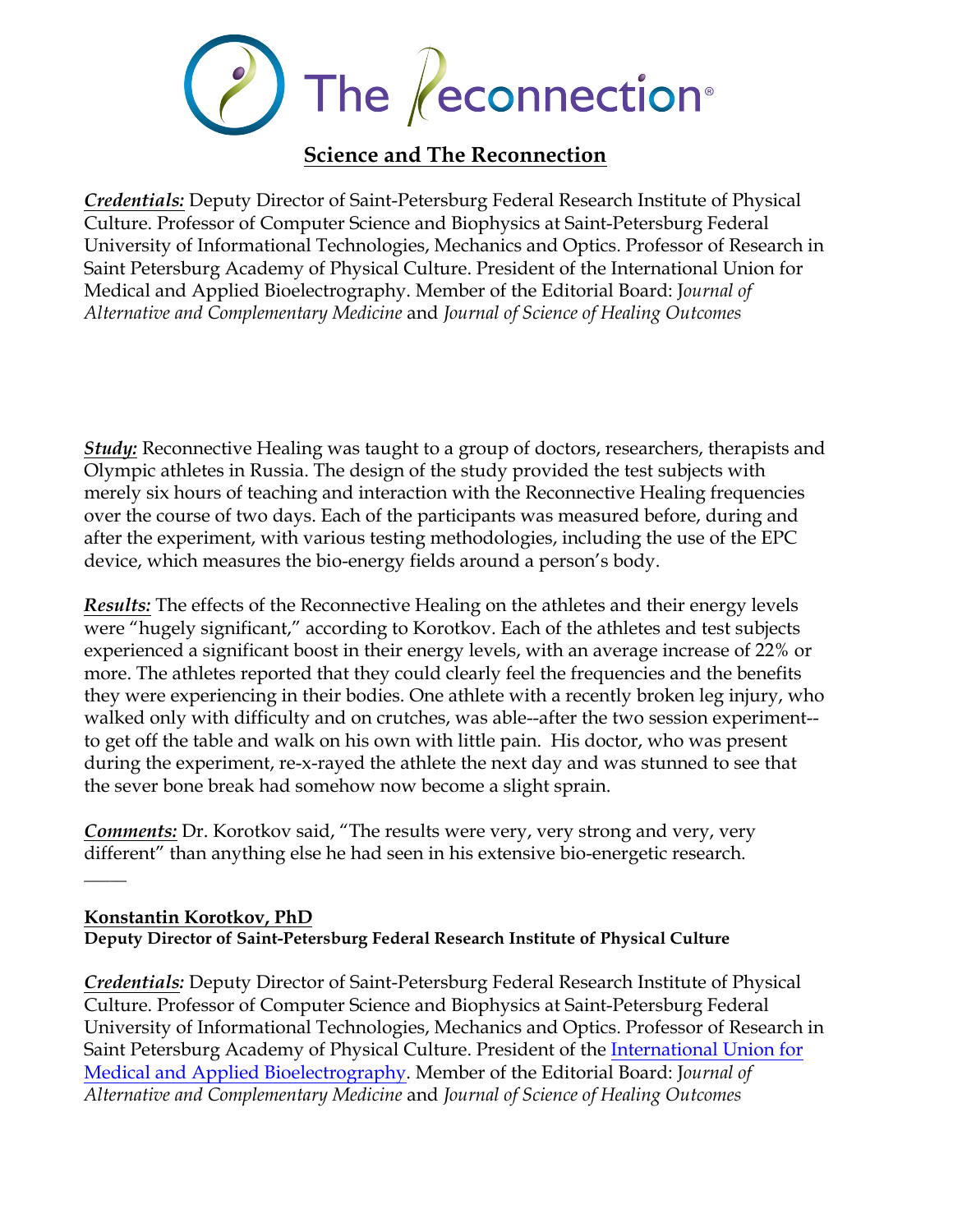

*Study:* A doubleblind test was carried out on Russian Olympians and world class athletes, 40 people in total. The athletes were measured before and after Reconnective Healing was administered. They were measured for pulse rate, heart rhythm, energy reserves, speed of recovery and blood parameters over a series of studies.

*Results:* The results showed that early with all participants there was a rapid positive effect. Half of those subjected to a Reconnective Healing session had their energy parameters significantly increase and 10 days later their improvement became even more statistically significant. Further studies showed decrease in blood pressure, increase in metabolic, immune, antitoxin and antioxidant activity in the body, improved cardiovascular function and showed **improvements in the DNA**.

*Comments:* Dr. Korotkov said, "This signifies the long-lasting effect of Reconnective Healing and its significance for well-being and preparation of athletes."

# *Coherence Studies Conducted on Reconnective Healing Practitioners*

#### **Gary Schwartz, Ph.D.**

**University of Arizona, Director Laboratory for the Advances in Consciousness and Health**

Studies Conducted with Dr. Ann Baldwin, Laboratory for Advances in Consciousness and Health at the University of Arizona,

*Credentials:* Director of Medicine, Neurology, Psychiatry, Psychology, and Surgery; and Director, Laboratory for Advances in Consciousness and Health, University of Arizona. Former Director of the university's Human Energy Systems Laboratory. PhD from Harvard University in 1971; assistant professor of psychology at Harvard until 1976; professor of psychology and psychiatry at Yale University and director of the Yale Psychophysiology Center. Co-director of Yale Behavioral Medicine Clinic.

*Study:* Using the Laser Profusion device, the study set out to look at the heart rate and heart rate variability of Reconnective Healing Practitioners, comparing them with previous studies measuring people in meditation, Qi Gong grand masters, Reiki masters and marshal artists.

**Results:** During sessions, both the Reconnective Healing Practitioners and their subjects go into dramatically enhanced healing states. The practitioner experiences a state in which marked and significant brain and heart activity occurs. This state, called "emotional quiescence," is associated with extreme awareness, feelings of peace, connection to the universal energy field, and the ability to perceive on enhanced levels. This far exceeds any the state that is typically seen with other energy healing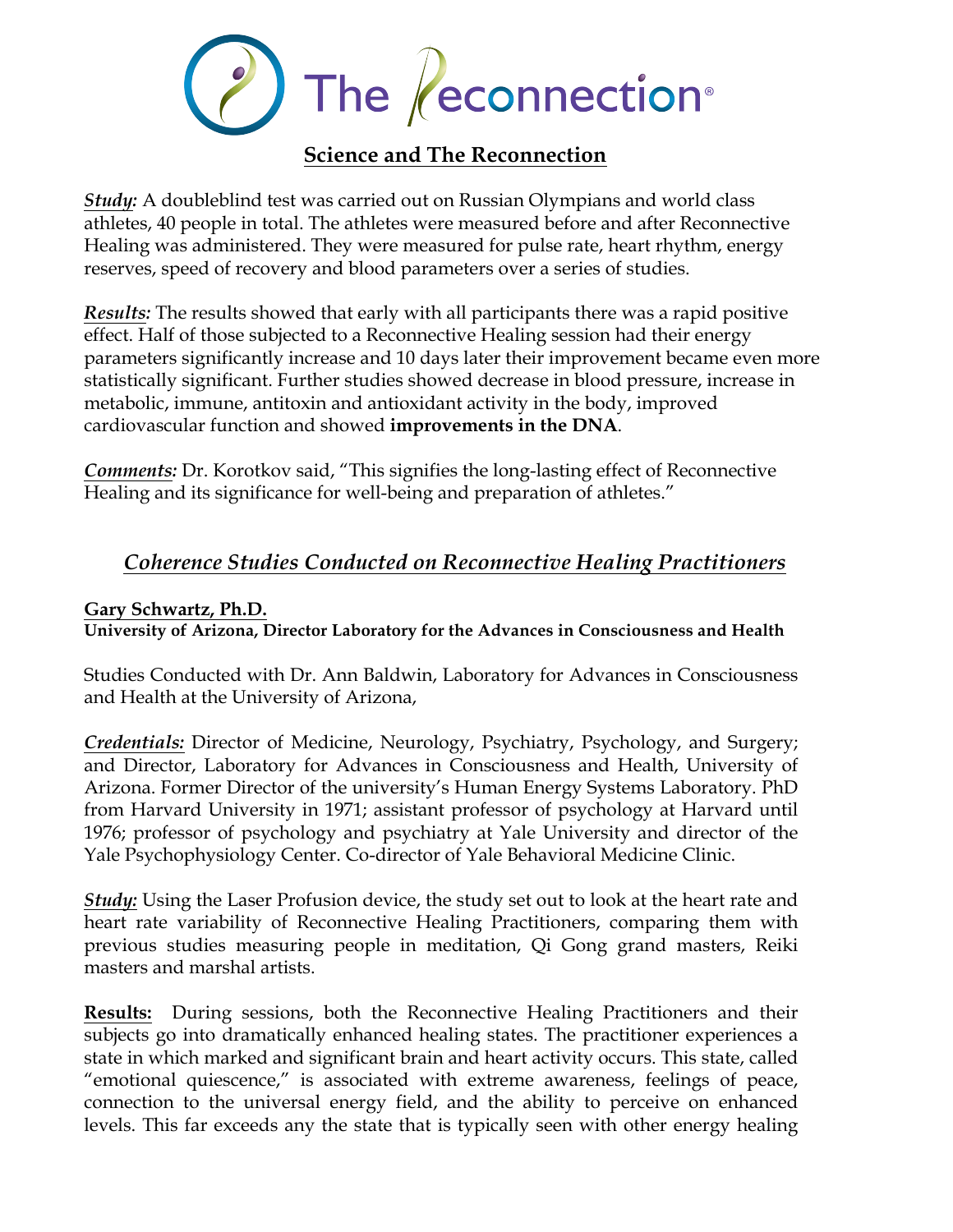

modalities. It in fact is a very different state than has been seen in yoga, meditation, Reiki or any energy healing. This documents clear evidence the Reconnective Healing is something new and different that what has been on the planet before now.

### *Studies Demonstrating Reconnective Healing Impact on Plant and Plant DNA*

### **Gary Schwartz, Ph.D.**

**University of Arizona, Director Laboratory for the Advances in Consciousness and Health**

*Credentials:* Director of Medicine, Neurology, Psychiatry, Psychology, and Surgery; and Director, Laboratory for Advances in Consciousness and Health, University of Arizona. Former Director of the university's Human Energy Systems Laboratory. PhD from Harvard University in 1971;assistant professor of psychology at Harvard until 1976; professor of psychology and psychiatry at Yale University and director of the Yale Psychophysiology Center. Co-director of Yale Behavioral Medicine Clinic.

*Study:* This study set out to examine what transpires when Reconnective Healing is applied to plants. Plant leaves were selected and matched for size and consistency. What was known was that when leaves are separated from their life source (stem or trunk) they die. When leaves are in this process of dying, they actually bleed—not blood or fluid—but light. Light leaves the organisms as they die. In each experiment, the control leaf in the pair was left to die naturally. The other matched leaf was subject to one of several healing modalities.

*Results:* The naturally extinguishing leaf died in seven to ten days. The other leaf with energy applied lasted approximately 90 days--eight to ten times longer after receiving Reiki, Qi Gong or Reconnective Healing. But here was the interesting distinction: With Reiki, the leaf's recovery started fast and then faded; with Qi Gong, it started slower but lasted longer. However, when Reconnective Healing was applied, it *started faster and stayed MUCH longer* helping to keep the leaves alive as long as 90 days.

#### **Glen Rein, Ph.D.**

 $\frac{1}{2}$ 

#### **Director, Quantum Biology Research Labs, NY.**

*Credentials:* Director, Quantum Biology Research Labs, NY. Senior Principle Scientist/Director at Estee Lauder, Research scientist at Stanford University Medical Center, Assistant Professor at Mt. Sinai Hospital.

*Study:* The study was designed to establish what impact Reconnective Healing had on human DNA. In the experiment, plant DNA was "shocked" with heat or electricity. It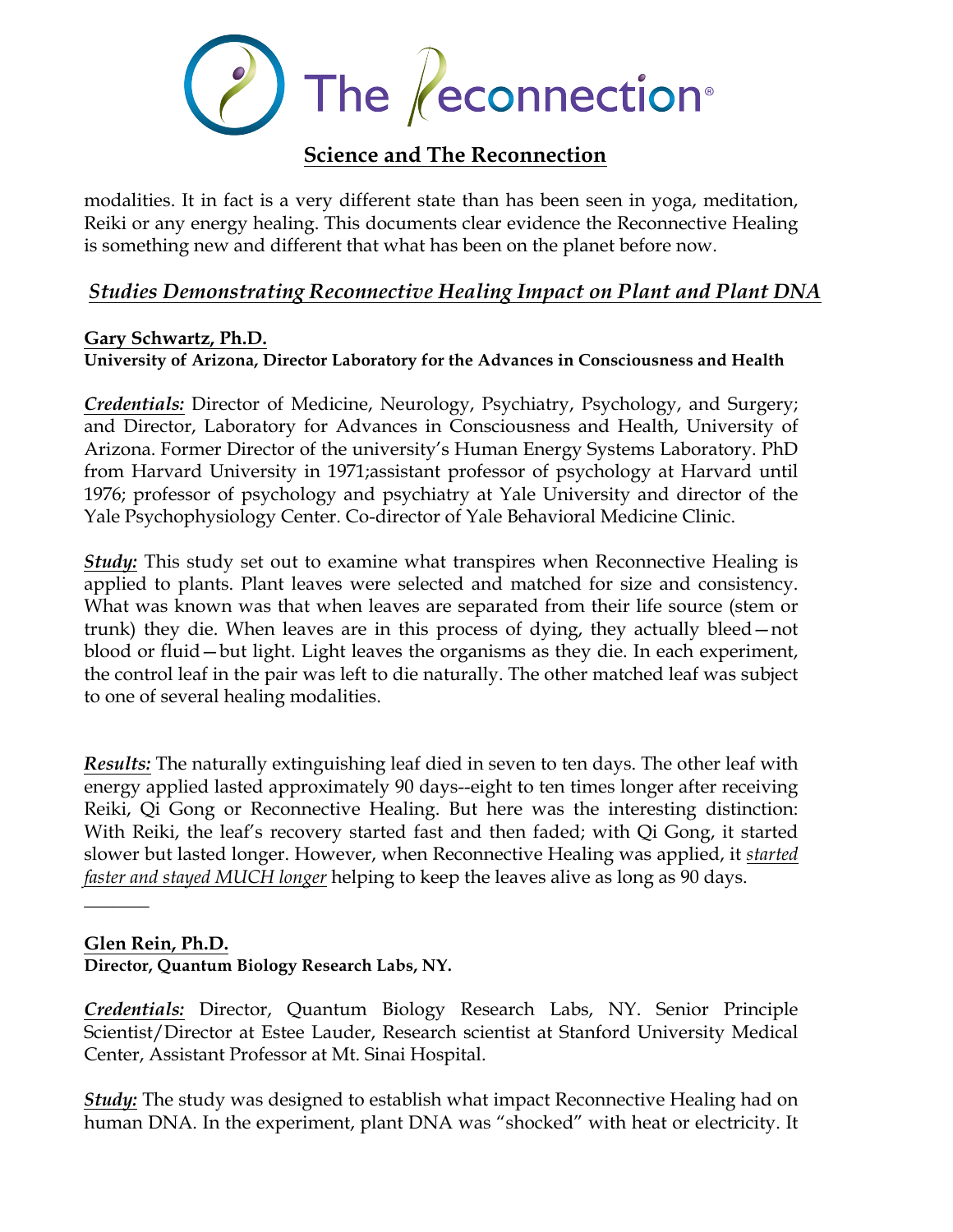

was known that when shocked, DNA unwinds. If allowed to recover on its own, it will rewind over a specific time period, taking light as it rewinds. Using a spectraphotometer, Rein subjected the recovering DNA to various forms of healing modalities: Reiki, Johrei, Jin Shin and Reconnective Healing.

*Results:* With Reiki, Johrei, Jin Shi, the DNA rewound slower than the established norm. With Reconnective Healing, it rewound FASTER. Furthermore, on the DNA subject to Reconnective Healing, there was evidence that this form of healing actually corrected some defects inherent or pre-existing in the DNA of the plant. This confirms that Reconnective Healing is different and has a direct impact on the DNA level of human beings.

# *Studies Conducted on the Thermodynamic and Magnoelectric Energy Environment During Reconnective Healing*

#### **William A. Tiller, Ph.D. Emeritus Professor, Stanford University**

*Credentials:* Professor Emeritus of Stanford University, author of eight books, 250 scientific papers and star of the film *What The Bleep…!?* Four of his books are in psychoenergetic science.

*Study:* The study looked at how the physical properties of a room or space change as a result of healing frequencies entering that room. Studies were conducted and duplicated at *Reconnective Healing* seminars in Sedona, AZ in 2006, Los Angeles in 2007, Los Angeles in 2008 and Los Angeles in 2009. Using proprietary and advanced equipment, Dr. Tiller measured the change in energy within the room before, during and after the seminars where people were actually engaged in Reconnective Healing.

*Results:* There was a dramatic increase in the excess free thermodynamic energy in the room. Comparing the shift to what one would see if it were a simple measurement of energy, the temperature of the room would have increased by 300 degrees centigrade! But with *Reconnective Healing,* while the *actual* room temperature does not change, the amount of energy, light and information *charging* the room does—precisely what Tiller was able to measure. Tiller reports that his data shows that entropy declines during Reconnective Healing, allowing coherence to prevail. Entropy is the natural state of decay and decline when all things are not held together by a force, attention effort and focus. Entropy causes aging, chaos, decay and disease. So when entropy declines (negative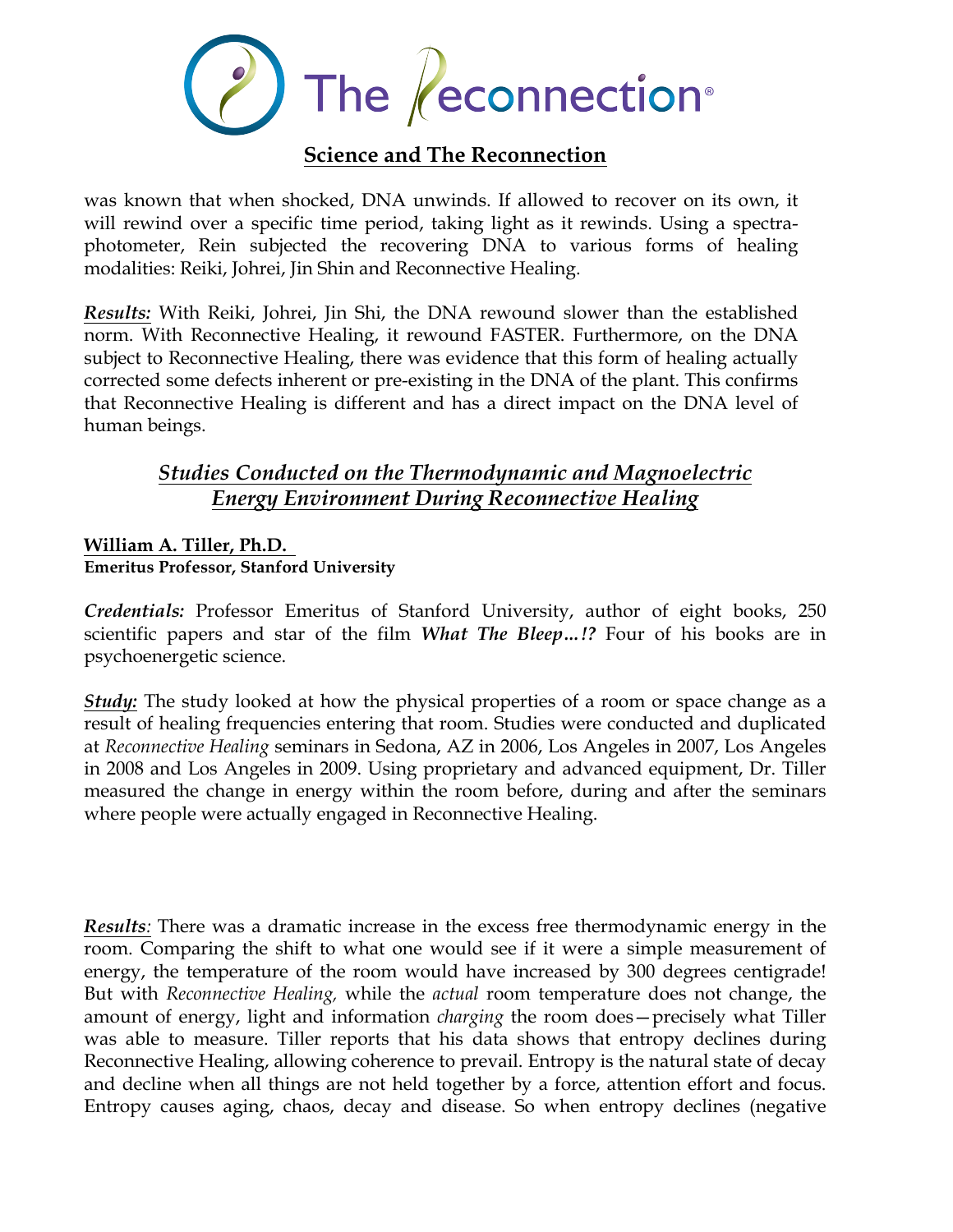

entropy), greater coherence or order is present. Thus coherence prevails, and balance is then introduced into the body, helping it to restore and rejuvenate.

*Comments:* "The data that we gathered was quite remarkable. First of all, we found that when we started monitoring the room, which was about five hours before anyone – any of Eric's crew, or Eric himself, or the healers – ever came into the room, we measured a higher gauge symmetry state than in normal reality. It was already a conditioned space! So something had happened before people even gathered. That space was set up, and that made it easy then for healers to work. As we continued to monitor that space, we found two days later the increase in this effective energy content was huge! This shift of energy is what allows normal human beings to enter a room and later to walk out with an ability to heal others and themselves, regardless of their background or education. The Reconnective Healing frequencies bring healing beyond just what has been classically known as energy healing into a broader spectrum of energy, light and information."

"There are many energies involved in light. There is, of course, electromagnetic light, which everyone knows about. The coarsest level of the human body is all about electromagnetic energy. So you can use light in the way it's used in energy medicine, especially on acupuncture points, to systemically provide healing in the body. Or you can go to a higher level... magnetoelectric energy. That has an aspect of light as well. And at all of these higher dimensional levels there is a light which is the communicator between the aspects of substance at that level of being. "

"So, when Eric talks about Reconnective Healing, then really what is happening is that many kinds of energy and light are flowing through the healer and into the healee. In other words, what we're talking about is bringing it beyond just what has been classically known as energy healing into a broader spectrum of energy, light and information."

"We've also developed an instrument now which can access these higher dimensional levels of reality. It's just a beginning, but at least it's one in which we can have a readout. That's very important, so that we can begin to monitor the space in which healers work and describe the level of effectiveness of what they're doing on an energy level, in terms of a quantitative measurement of that particular space."

 $\overline{\phantom{a}}$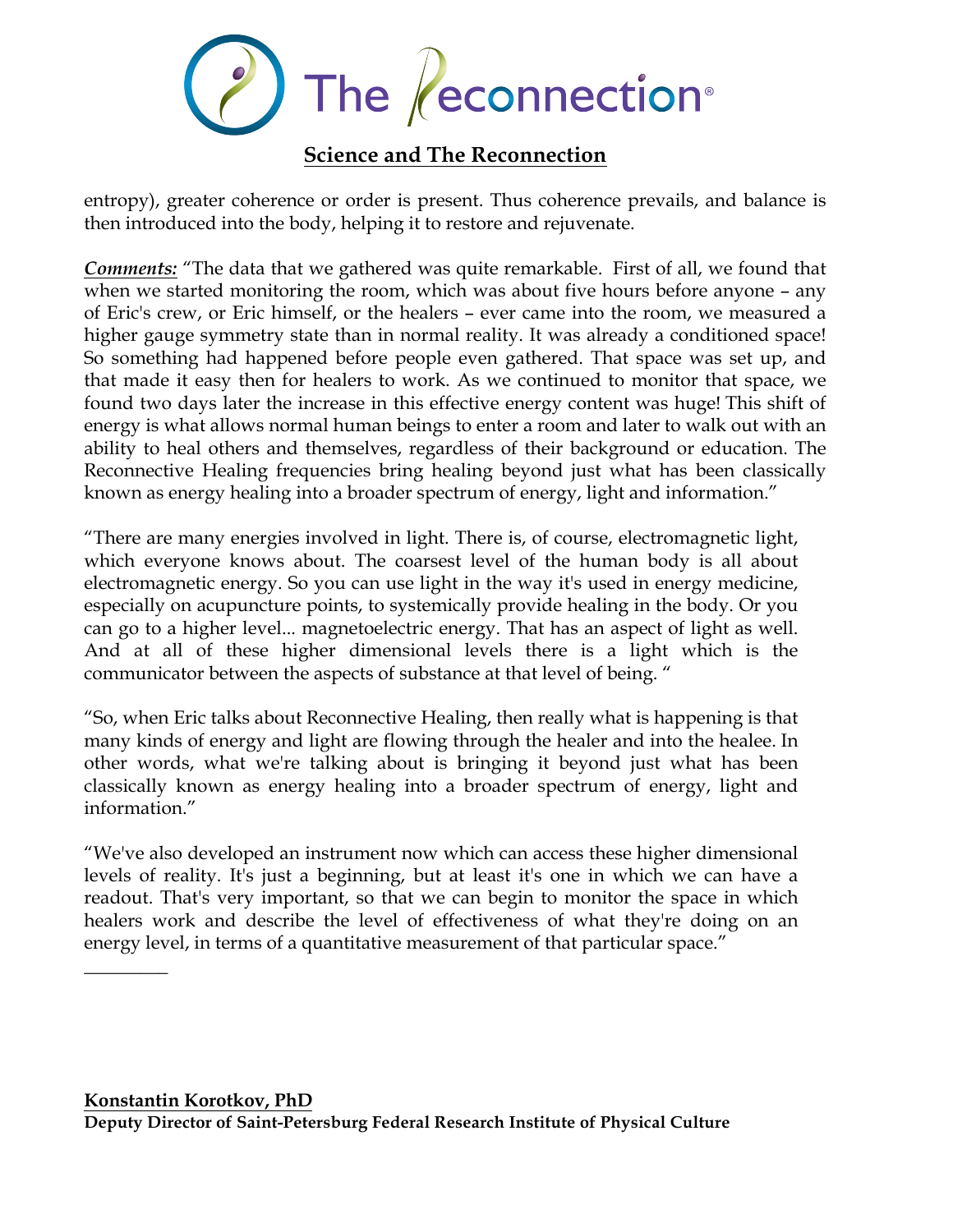

*Credentials:* Deputy Director of Saint-Petersburg Federal Research Institute of Physical Culture. Professor of Computer Science and Biophysics at Saint-Petersburg Federal University of Informational Technologies, Mechanics and Optics. Professor of Research in Saint Petersburg Academy of Physical Culture. President of the International Union for Medical and Applied Bioelectrography. Member of the Editorial Board: J*ournal of Alternative and Complementary Medicine* and *Journal of Science of Healing Outcomes*

*Study:* To assess the energetic characteristics of spaces during healing and spiritual practice, Korotkov employs an Electrophonic Imaging technology (camera) (EPC), also known as Gas Discharge Visualization (EPI/GDV). The EPI/GDV quantifies changes in the energy fields of humans. During a 2008 Reconnective Healing workshop in Los Angeles, Korotkov measured reaction to human emotions, in particular, to the emotional response of a group of people in the workshop.

*Results:* There were marked increases in the measurement when healing was being demonstrated or conducted in the room. The intensity and size of the field increased as the day went on. These measured and documented field effects (which he terms "coherence effects") are significant and occur while teaching is conducted at the seminar. These coherence effects are most dramatic and powerful when a new concept or exercise is introduced into the seminar, documented by dramatic spikes in both the intensity and size of the seminar room's field. He theorizes these electromagnetic effects might be the conduit allowing attendees to gain those new abilities and become master practitioners in just one short seminar weekend. Additionally, Dr. Korotkov's research suggests that by simply sitting in the seminar room itself, attendees are very likely to receive positive health effects.

*Comments:* "It is clear that the effects of Reconnective Healing Workshops are strong and measurable. (The results) definitely tell about conditioning of environmental space in the workshop room. Changes of participants Energy Fields and Chakras before and after the workshop demonstrate strong positive effect of this process to the psycho-emotional state of those people engaged.

"Marked effects are very well correlated with the effects recorded by Dr. W. Tiller's team with the equipment operated on absolutely different principles. From the physical point of view, it may be related to the formation of areas of decreased entropy in the room due to the focused attention of the participants or, as Professor Tiller claims, associated with the buildup of a negative magnetic charge manifesting in the environment."